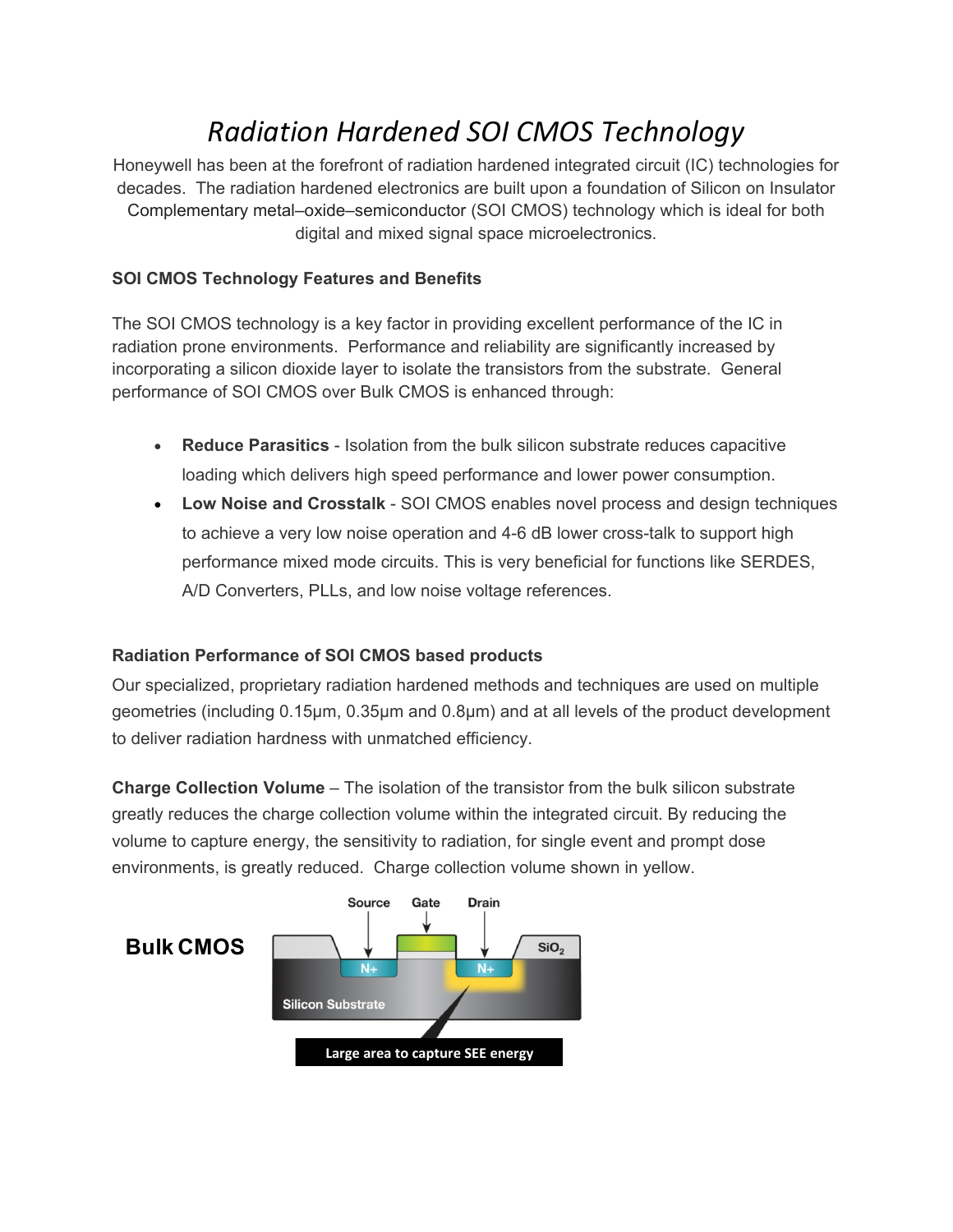

Additional techniques and methodologies are applied throughout the development process in order to improve the radiation performance. These levels include:

- Wafer process and transistor design
- Modeling
- Circuit design
- Layout
- Package

Many circuit designs and layout hardening techniques are embedded in the library of hardened circuit elements. Your designs are synthesized using the hardened libraries, which reduces the dependence on redundant circuitry, which reduces chip area, lowers power and increases the performance of the product.

The SOI CMOS technology and design features will enable operation in the following typical radiation environments.

| <b>Parameter</b>               | <b>Capabilities (1)</b> |
|--------------------------------|-------------------------|
| <b>Total lonizing Dose</b>     | 1 Mrad(Si)              |
| Single-Event-Upset (2)         | $<$ 1E-11 e/b-d         |
| Single-Event-Latchup           | Immune                  |
| <b>Neutron Irradiation</b>     | 1E14 MeV eq. $n/cm2$    |
| <b>Dose-Rate Upset</b>         | 1E10 rad(Si)/s          |
| <b>Dose-Rate Survivability</b> | 1E12 rad(Si)/s          |

Note:

(1) There is some variance between products. See datasheets for detailed specifications.